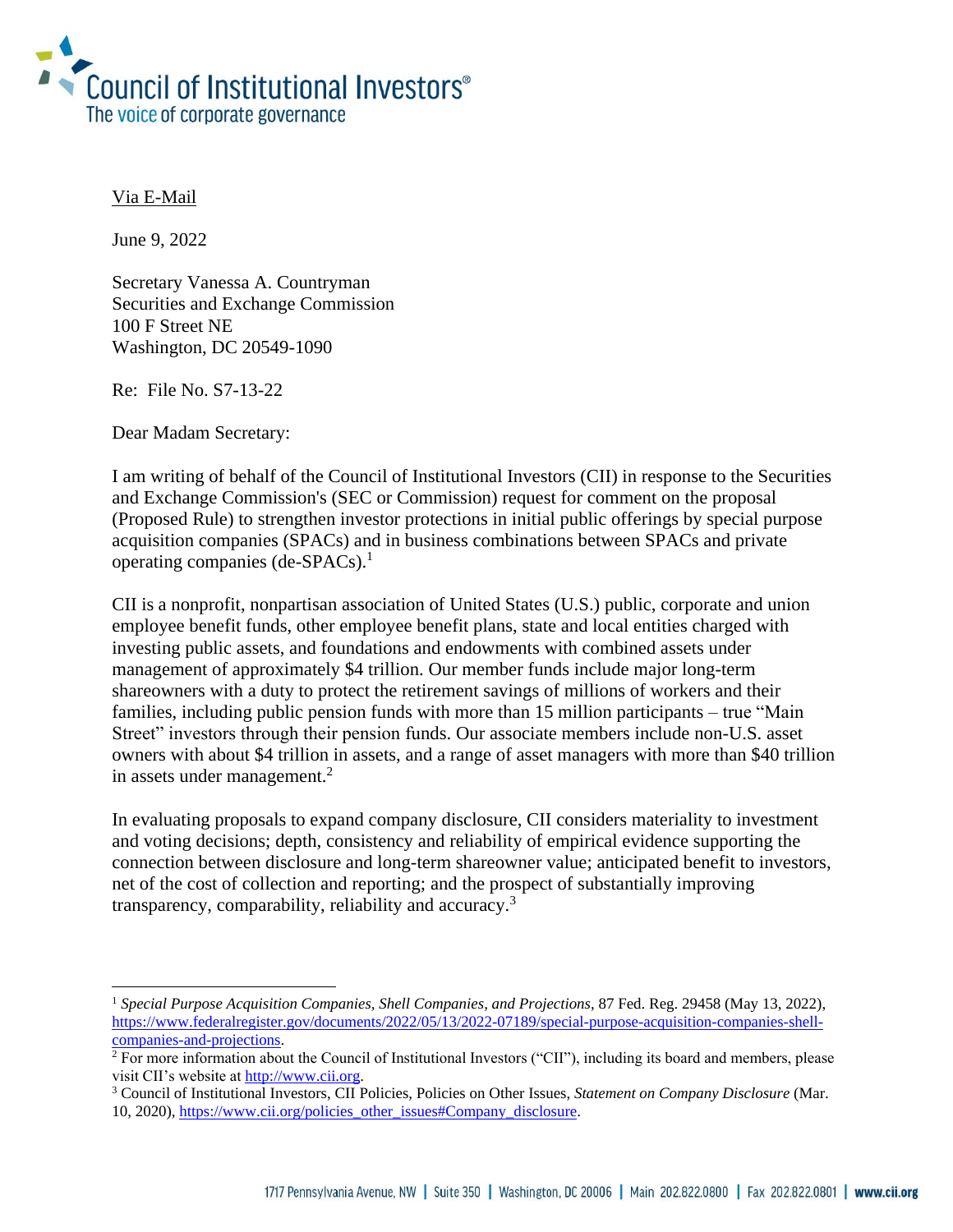#### **General views on the Proposal and support for multiple paths to the public markets**

We agree with the Commission that "greater transparency and more robust investor protections could assist investors in evaluating and making investment, voting, and redemption decisions with respect to these transactions, <sup>4</sup> and we welcome the Proposal as meaningful reform to address current gaps in transparency and investor protections between the SPAC route to the public equity markets and other routes. 5

We believe that addressing these gaps would benefit not just SPAC investors, but also millions of public equity index investors, whose success relies in significant part on reasonable safeguards ensuring quality entrants to the public company universe. To that point, the 2020-21 SPAC boom raised the urgency of a final rule. As of the writing of this comment letter there are 592 SPACs actively searching for private companies to usher into the public markets.<sup>6</sup>

We generally agree with the Commission on the need to: clarify the obligation of SPAC sponsors and their affiliates to disclose all material conflicts of interest; bring greater clarity to dilution under various SPAC share redemption scenarios; ensure that underwriter status and liability under Section 11 of the Securities Act of 1933 apply to SPAC underwriters who participated in the distribution of shares by taking steps to facilitate the de-SPAC (however we do not believe that underwriter status and Section 11 liability applies to Private Investment in Public Equity investors in SPACs); establish private operating companies merging with SPACs as co-registrants; and clarify that the Private Securities Litigation Act (PSLRA) safe harbor with respect to forward-looking statements does not apply to the de-SPAC merger proxy.

CII does not believe there is anything inherently problematic with capital markets offering more than one avenue for private companies to go public. Indeed, we believe the ongoing availability of different paths to the public markets promotes capital formation. At the same time, we believe it is critical that each path—whether traditional IPO, de-SPAC merger or direct listing—offers consistently robust investor protections. This is the underlying motivation for why since 2017 CII has raised concerns with the Commission about efforts by national exchanges to reduce SPAC listing standards.<sup>7</sup> It is also why the CII Research and Education Fund in 2021 published

<sup>4</sup> 87 Fed. Reg. at 29,463

<sup>5</sup> We acknowledge that the "investor perspective" represented in this letter focuses on outcomes for long-term investors and the quality of the public company universe, and we respect that those who invest in SPACs for shortterm income, or who have limited exposure to public equity indexing strategies, may bring a different investor perspective.

<sup>6</sup> SPAC Insider, SPAC Status by Year of IPO at [https://spacinsider.com/stats/.](https://spacinsider.com/stats/)

<sup>7</sup> Examples of these efforts to accelerate accommodations for SPAC listings included halving the baseline number of round-lot holders, reducing minimal equity requirements, and authorizing listings by virtue of a competing exchange's lower listing requirements. For a recent example, see Jeffrey P. Mahoney, CII Letter to SEC on Nasdaq SPAC Proposal a[t https://www.cii.org/files/job\\_listings/December%209%202021%20SPAC%20letter-\(final\).pdf.](https://www.cii.org/files/job_listings/December%209%202021%20SPAC%20letter-(final).pdf)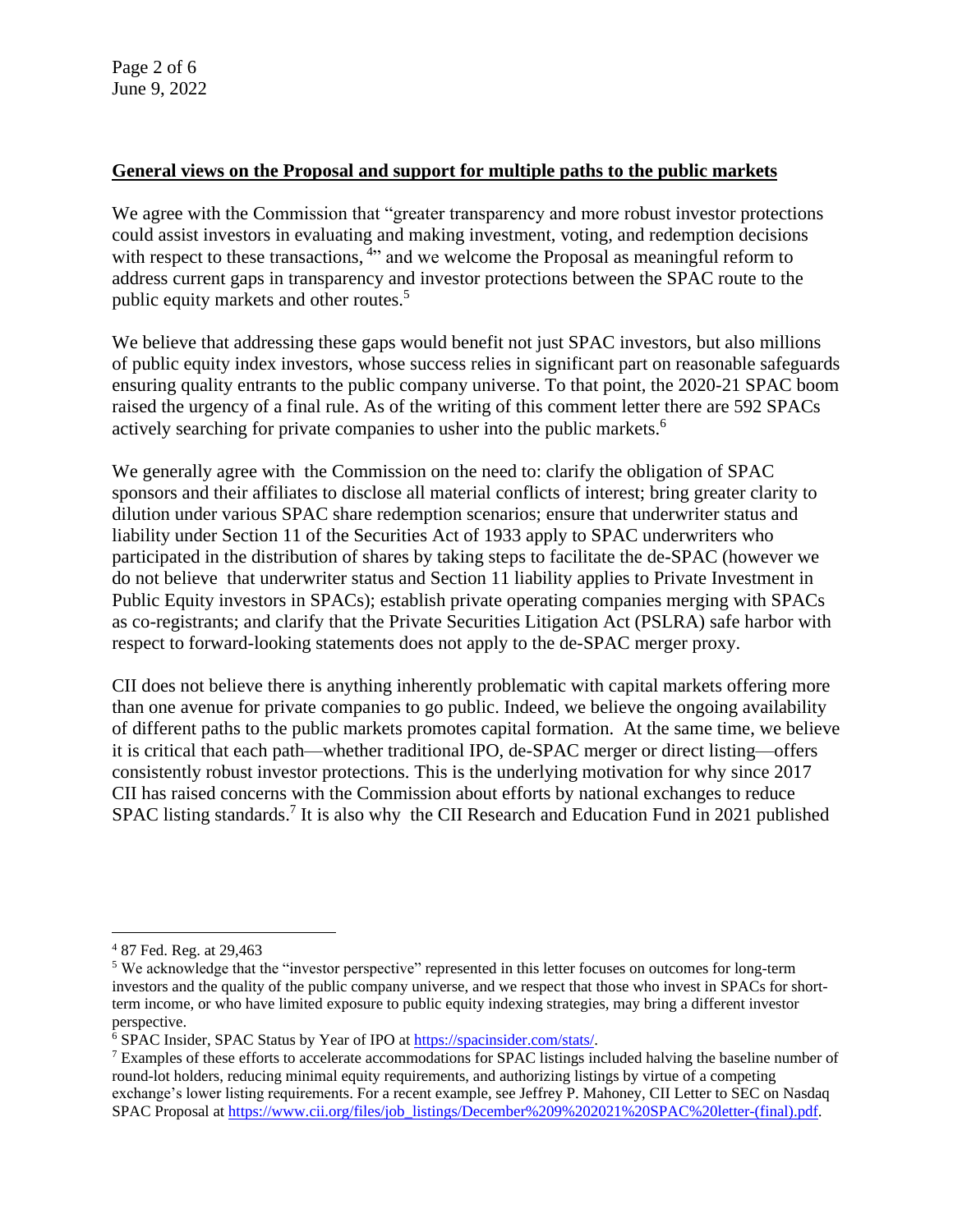Page 3 of 6 June 9, 2022

a guide for investors that highlights some of the novel risks of the SPAC process,  $8$  and why CII has engaged with regulators in other markets regarding reforms related to SPAC listings.<sup>9</sup>

### **CII Responses to Specific Requests for Comment**

## *Conflicted interests and priorities*

*SEC Request for Comment 15.* Should we require disclosure with respect to material conflicts of interest that may arise in connection with de-SPAC transactions, as proposed? Should we include a materiality threshold, as proposed? Is it clear what would constitute an actual or potential material conflict of interest, or is further guidance or specification needed? For example, are there other specific conflicts of interest that we should identify in the rule?<sup>10</sup>

*CII Response.* CII supports improving and codifying disclosure to clarify the misalignment of interests between 1) the sponsor or its affiliates or the SPAC's officers, directors or promoters, and 2) unaffiliated security holders, as required by proposed Item 1603(b). We generally agree with the conflicts described in the Proposal. Conflicts we highlight include those stemming from the contingent nature of the SPAC process; differences in risk/reward economics among participants; business and financial relationships among SPAC participants, including transfers of sponsor equity; and the involvement of sponsors in multiple SPACs and private operating companies. We believe there should be mandatory disclosures of conflicts of interest among SPAC directors, SPAC officers, target company directors and target company officers.

We support disclosure illuminating how compensation arrangements and other financial incentives create fundamental differences in *outcome priorities* among participants. For example, a SPAC sponsor's investment terms and conversion rights, as well as its expense reimbursement arrangements, may mean that the sponsor's overriding priority is to complete a transaction before the business combination deadline.<sup>11</sup> Similarly, for SPAC investors who are oriented toward securing stable short-term income and redeeming their shares prior to the business combination, the highest priority may be deal consummation in order to realize any value from warrants that become exercisable after completion of the transaction.

In contrast, for public SPAC investors who anticipate holding their shares for the long term beyond the business combination, the efficient use of capital to acquire the target and the ability of the target to thrive as a public company are paramount concerns. The de-SPAC proxy should describe such differences in priorities and how they may impact voting decisions on the business combination.

We believe disclosure of SPAC directors' and officers' fiduciary duties, as required by proposed Item 1603(c), could help investors understand the conflicts often presented by SPACs, and could

<sup>8</sup> Glenn Davis and Ernie Barkett, *Considerations Before Investing in SPACs* (April 2021) at [https://www.ciiref.org/\\_files/ugd/72d47f\\_a37046935b9342f89a91dd943498116b.pdf](https://www.ciiref.org/_files/ugd/72d47f_a37046935b9342f89a91dd943498116b.pdf)

<sup>&</sup>lt;sup>9</sup> Amy Borrus, Response to public consultation on European Commission listing act, (Feb. 15, 2022) at [https://www.cii.org/files/EU%20Dual%20Class%20SPAC%20Consultation%20final%20posted.pdf.](https://www.cii.org/files/EU%20Dual%20Class%20SPAC%20Consultation%20final%20posted.pdf)

 $10$  87 Fed. Reg. at 29,468 (emphasis added).

<sup>&</sup>lt;sup>11</sup> We recognize that if sponsors have non-redemption agreements and/or forward purchase agreements in place, they may mitigate pressure to close *any* deal.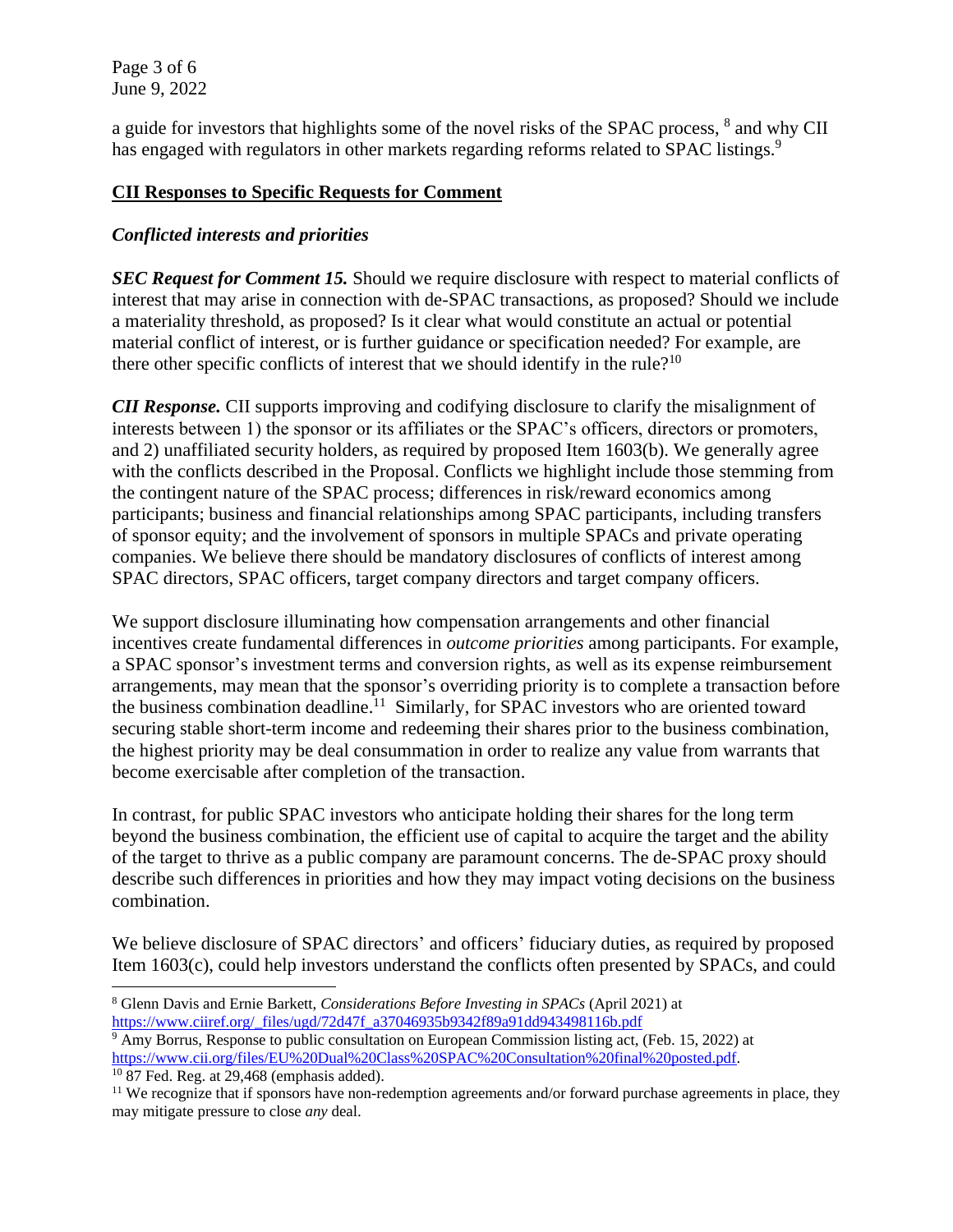Page 4 of 6 June 9, 2022

decrease the likelihood of SPAC directors and officers taking actions that call into question whether they have breached their duties to SPAC shareholders.

## *Dilution and dissipation of cash*

*SEC Request for Comment 20.* Should we require disclosure of material potential sources of future dilution in registration statements filed by SPACs for initial public offerings and in disclosure documents for de-SPAC transactions, as proposed? How would investors benefit from this additional disclosure? Should we require other information either in addition to, or in lieu of, the proposed dilution disclosure, such as disclosure of the cumulative amount of dilution that non-redeeming shareholders may experience or the amount of net cash underlying each share at the time of a de-SPAC transaction? If so, should we require that this disclosure be presented in a tabular format? Should we provide additional explanation on how to calculate the amount of dilution for purposes of these disclosure requirements? Should we provide further guidance about disclosures that SPACs should consider making to help non-affiliated shareholders understand the potential for dilution and the consequences of dilution for non-affiliated shareholders?<sup>12</sup>

*CII Response.* As highlighted in a recent CII amicus brief, "Because a SPAC cannot predict in advance how many shares will be redeemed, it is difficult for a non-redeeming investor … to assess the extent of dilution of an investment."<sup>13</sup> We support clear disclosure of net cash per share after taking into account all sources of dilution and dissipation of cash, under various redemption scenarios. Reductions in net cash may be attributable to a variety of sources, including: sponsor compensation and investment terms; share redemption; exercise of warrants, fractional warrants and convertible securities; PIPE financing; and underwriting fees. Given the complexity and contingencies involved in the de-SPAC process, investors (and particularly SPAC investors who are contemplating declining the redemption opportunity) need clear information about potential consequences to inform their understanding of the true cost of the business combination.

*SEC Request for Comment 23.* Should we require, in disclosure documents for de-SPAC transactions, a sensitivity analysis in a tabular format, as proposed? Should we consider additional or alternative approaches to this disclosure requirement?<sup>14</sup>

*CII Response.* We support requiring tabular disclosure in the de-SPAC proxy illustrating net cash per share after taking into account all sources of dilution and dissipated cash under 25%, 50%, 75%, 90% and 100% redemption scenarios. We note that the table recommended in a recent paper by a three securities law experts includes a 90% redemption scenario.<sup>15</sup> The additional disclosure at the 90% threshold could be particularly useful to investors if recent

 $12$  87 Fed. Reg. at 29,470 (emphasis added).

<sup>&</sup>lt;sup>13</sup> Amicus Brief for *Assad v. E.Merge Technology Acquisition Corp.*, SDNY, at 7, available at [https://www.cii.org/files/issues\\_and\\_advocacy/legal\\_issues/CII%20Amicus%20-](https://www.cii.org/files/issues_and_advocacy/legal_issues/CII%20Amicus%20-%20Assad%20v_%20E_Merge%20Technology%20Acquisition%20Corp_%20et%20al.pdf) [%20Assad%20v\\_%20E\\_Merge%20Technology%20Acquisition%20Corp\\_%20et%20al.pdf.](https://www.cii.org/files/issues_and_advocacy/legal_issues/CII%20Amicus%20-%20Assad%20v_%20E_Merge%20Technology%20Acquisition%20Corp_%20et%20al.pdf)

 $1487$  Fed. Reg. at 29,470 (emphasis added).

<sup>&</sup>lt;sup>15</sup> Klausner, M., Ohlrogge, M. and Halbhuber, H. "SPAC Disclosure of Net Cash Per Share," (Mar. 1, 2022) at [https://papers.ssrn.com/sol3/papers.cfm?abstract\\_id=4047180.](https://papers.ssrn.com/sol3/papers.cfm?abstract_id=4047180)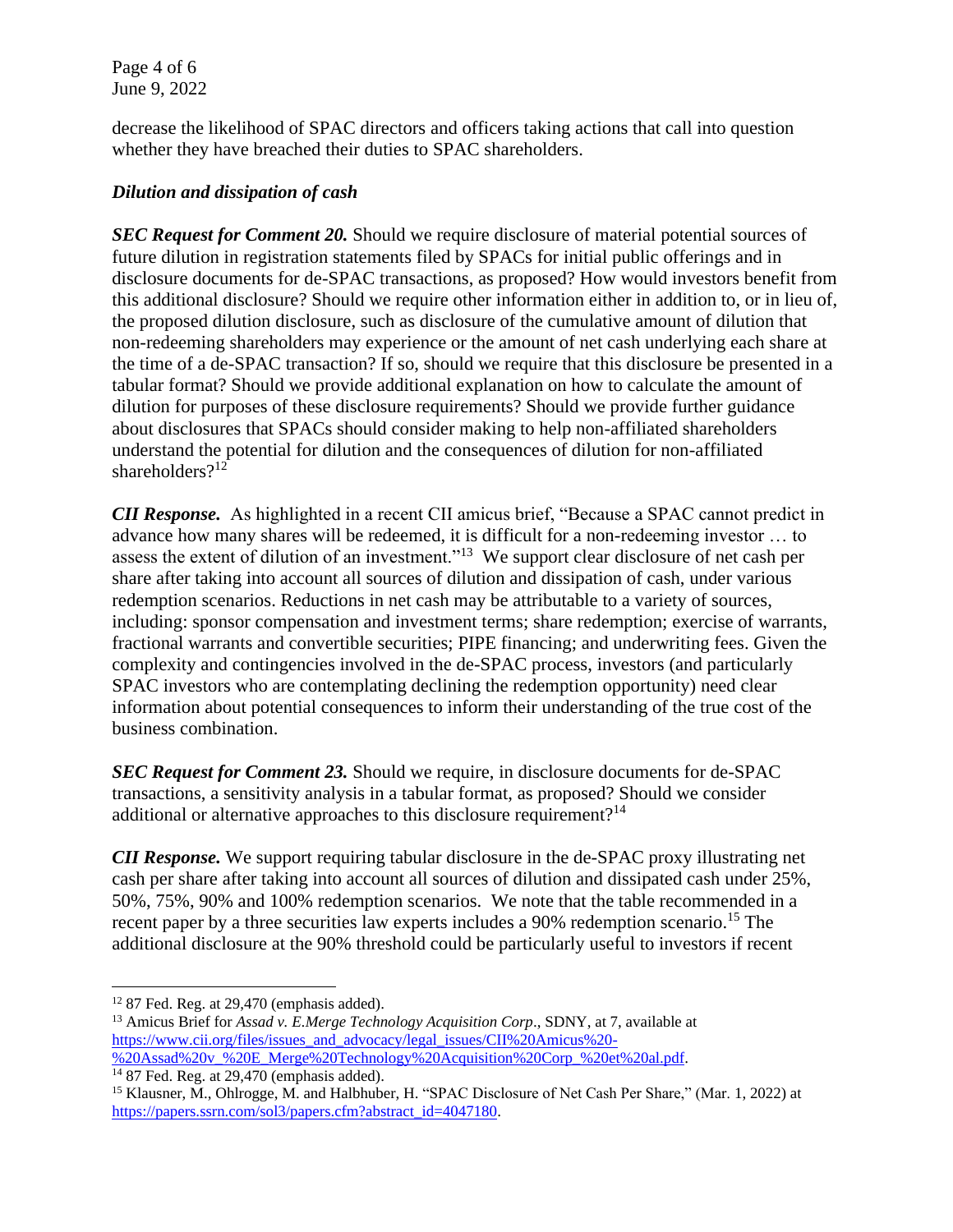Page 5 of 6 June 9, 2022

redemption activity is indicative of future activity.<sup>16</sup> As to the specific methodology required for the dilution calculation, we would not object to modifications to the Proposal that would increase consistency with the approach outlined in the aforementioned paper.

# *Accountability*

*SEC Request for Comment 65.* Should we amend Form S-4 and Form F-4, as proposed, to require that the SPAC and the private operating company be treated as co-registrants when the registration statement is filed by the SPAC in connection with a de-SPAC transaction?<sup>17</sup>

*CII Response.* We support requiring that the SPAC and the target company act as co-registrants upon filing of the registration statement in connection with the de-SPAC. We believe that treating both the SPAC and the target as an issuer under Section 6(a) of the Securities Act would help to align investor protections with those of a traditional IPO. We believe that a narrow interpretation exempting the target company as a registrant is inappropriate, considering that the de-SPAC serves the same practical purpose as a private company entering the public markets traditional IPO and the extent to which private companies have embraced the de-SPAC option.

We further support the proposed amendments to the signature instructions of Form S-4 to require that officers and a majority of the board of the target company are liable for any material misstatements or omissions in the S-4, such that they are accountable for the accuracy of the registration statement under Section 11 of the Securities Act.

*SEC Request for Comment 76*. Would the proposed amendments improve the quality of projections in connection with de-SPAC transactions by clarifying that the safe harbor under the PSLRA is unavailable? Would the proposed amendment discourage some SPACs from disclosing projections in connection with these transactions or affect the ability of SPACs or target companies to comply with their obligations under the laws of their jurisdiction of incorporation or organization to disclose projections used by the board of directors or the companies' fairness opinion advisers?<sup>18</sup>

*CII Response.* We believe historical uncertainty surrounding the availability of the safe harbor may have contributed to the proliferation of unreasonably optimistic forward projections that would not have been made if liability had more clearly paralleled the traditional IPO regime. We support the proposal's revision to the definition of "blank check company" to ensure that the safe harbor against a private right of action for forward-looking statements under the PSLRA is not available. We believe this clarification may reduce the inclusion of unreasonably optimistic forward projections in SEC filings, which may in turn help SPAC investors avoid overestimating future revenues and other measures of future company performance.

<sup>&</sup>lt;sup>16</sup> See Makris, Joanna SPAC Market Review 2022, finding February 2022 redemption rate of 89%, at [https://www.boardroomalpha.com/spac-market-review-march-2022/.](https://www.boardroomalpha.com/spac-market-review-march-2022/)

 $17$  87 Fed. Reg. at 29,480 (emphasis added).

<sup>&</sup>lt;sup>18</sup> 87 Fed. Reg. at 29,482 (emphasis added).